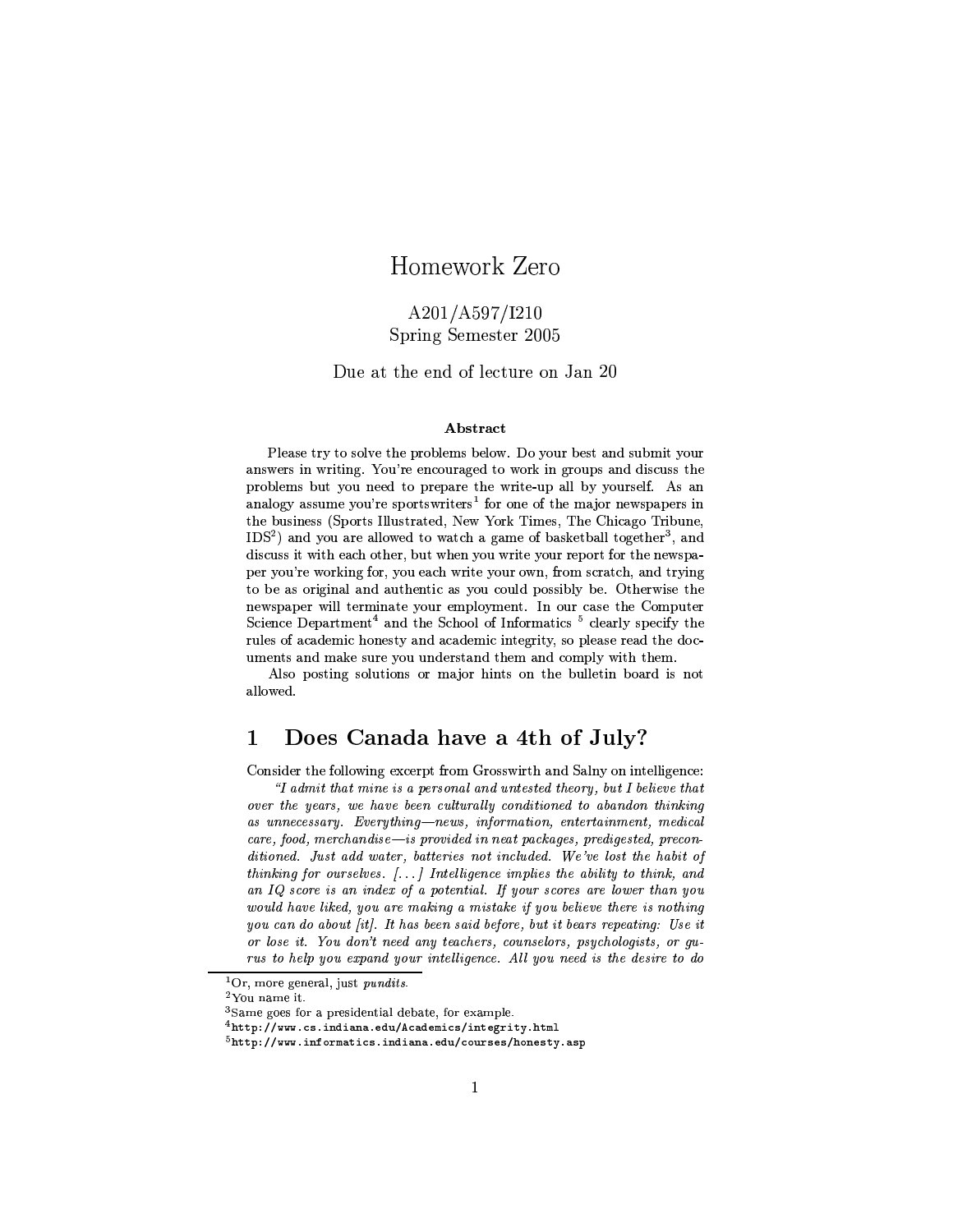so and the initiative to practice. Ask questions. Understand everything, even if it has to be explained several times or in a new way. Give free rein to your curiosity. Most important of all, free yourself of the mental boundaries I mentioned earlier."

Now take a look at the problems listed below. You may find them tricky, and they are. What makes them tricky is that they rely on the likelihood that your thinking is conditioned to move in only one direction with respect to the information given. Two problems are described in detail, the rest are listed at the end for your exercise.

1. The Scottish Name Gambit

This should be done orally; it's too easy to solve when you see it in print. Ask your victim to pronounce M-A-C-T-A-V-I-S-H. After he or she has done so, try M-A-C-C-A-R-T-H-Y; then M-A-C-D-O-U-G-A-L. You can use any other "Mac" names, as long as they are legitimate. After each name has been pronounced in turn, ask the sucker to pronounce M-A-C-H-I-N-E-S. As you can see, that spells ma*chines*, but if your victim doesn't answer with "MacHines," it's safe to assume that he or she has fallen into the trap before. By spelling out the "Mac" names first, you will have effectively preconditioned the listener's thinking, leading it straight down a predeterminedand totally incorect-path.

2. The Time Gambit

One more supposedly trick question, this one to demonstrate how it isn't even necessary for you to set the person up; you can simply take advantage of the preconditioning that already exists. Punctuate the following: TIME FLIES I CANT THEYRE TOO FAST. Most people will stick in the missing apostrophes immediately, but then they're stymied. Look how simple it is, once you free up your thinking (the quotation marks are a little added refinement to aid comprehension): "Time flies." "I can't. They're too fast." Still doesn't make sense? Look again. The problem is that you're already familiar with the cliche, "Time flies". In that expression, time is a noun and flies is a verb, and your conditioning leads you to assume that it has to be that way. It doesn't. Read the punctuated sentence again, but this time consider *time* as the verb and *flies* as the noun. Tricky? Only if you insist on retaining the strictures placed on your mind, on your native intelligence.

- 3. Practice Questions (with Answers)
	- a) Under international law, if a plane crashes in the middle of the Atlantic, where would the survivors be buried?
	- b) How many months have twenty-eight days?
	- c) What is the next letter in this series? OTTFFSSEN.
	- d) I have two coins that add up to 55 cents. One of them is not a nickel. What are the two coins?
	- e) Divide 100 by 1/2 and add 10. What do you have?
	- f) A snail is climbing out of a well. The well is twenty feet deep. Every day the snail climbs up three feet and every night he slips back two feet. How many days will it take to get out of the well?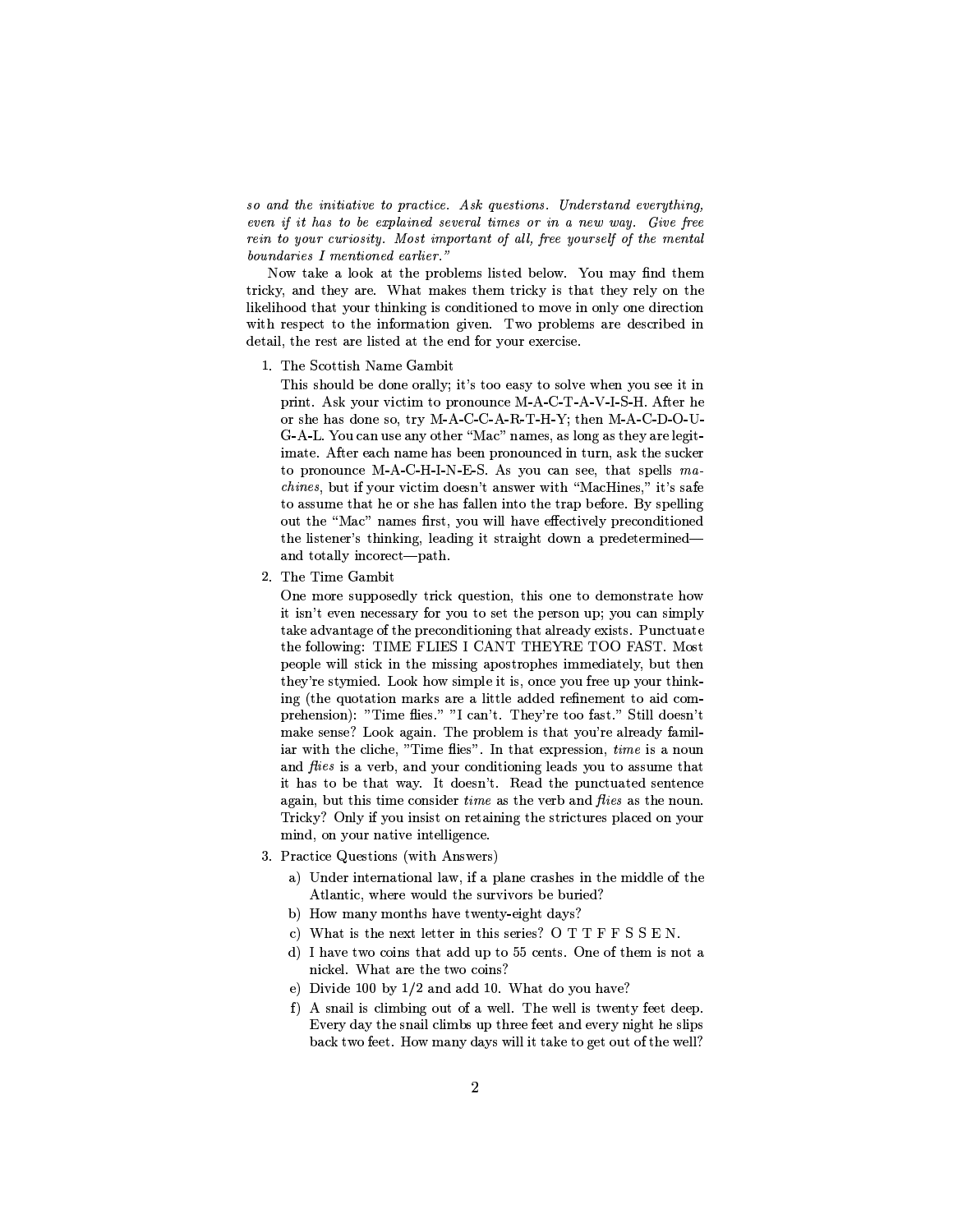- g) A poor but honest knight wants to marry a beautiful princess, and she wants to marry him. The king offers the knight a choice, as follows: He can draw one of two slips of paper from a golden box. One will say "Marriage," the other "Death". The princess manages to whisper to her suitor that both slips say "Death". But the knight and the beautiful princess are wed. How did the knight accomplish this?
- g) A very fast train runs from A to B in an hour and a quarter, but on the return trip it takes 75 minutes under identical conditions. Why? (Answers are provided here for the group as a whole<sup>6</sup>.)

Now you're ready for your Homework Assignment.

### What is Programming?  $\bf{2}$

#### **A First Example**  $2.1$

You are given two different length strings that have the characteristic that they both take exactly one hour to burn. However, neither string burns at a constant rate. Some sections of the strings burn very fast; other sections burn very slowly. All you have to work with is a box of matches and the two strings.

- a) Describe an algorithm that uses the strings and the matches to calculate when exactly 45 minutes have elapsed.
- b) Same task when each string takes 30 minutes to burn completely.

Note: this problem serves a dual role. Its solution clearly marks it as an exercise in threads scheduling (pun intended) and/or parallel programming. But there is a more important role it plays: it gives the student that solves the problem (on her own) tremendous confidence.

The satisfaction that comes out of finding the solution to this problem (on one's own) is so strong it can become addictive. Because despite severe limitations and restrictions (how much is really given in the problem?) an elegant solution is immediate. It is also instructive sometimes to compare and contrast the problem above with this one:

Using six identical matches create four equilateral triangles.

One is likely to find more than one solution to this last problem. This would also be a perfect place to differentiate between this type of problems and those of the kind shown before of which we list some more:

 $6a)$  Nowhere. You don't bury survivors. b) Every month has twenty-eight days; most of them also have more. c) T, for Ten. The sequence is <u>O</u>ne, <u>T</u>wo, <u>T</u>hree, etc. d) One of them is a nickel: a 50 cents piece and a 5 cents piece. e) 210. If you divide a number by  $1/2$  you double it. f) Eighteen days. On the eighteenth day he reaches the twenty-foot level and climbs out; he doesn't have to fall back. g) The poor but honest and clever knight tears up the paper he picks, and offers the other one to the king. Since the untorn one says "Death," obviously, says the knight, the one he tore up said "Marriage" h) One hour and a quarter is 75 minutes; there is no difference. A few more examples will be given in the next section.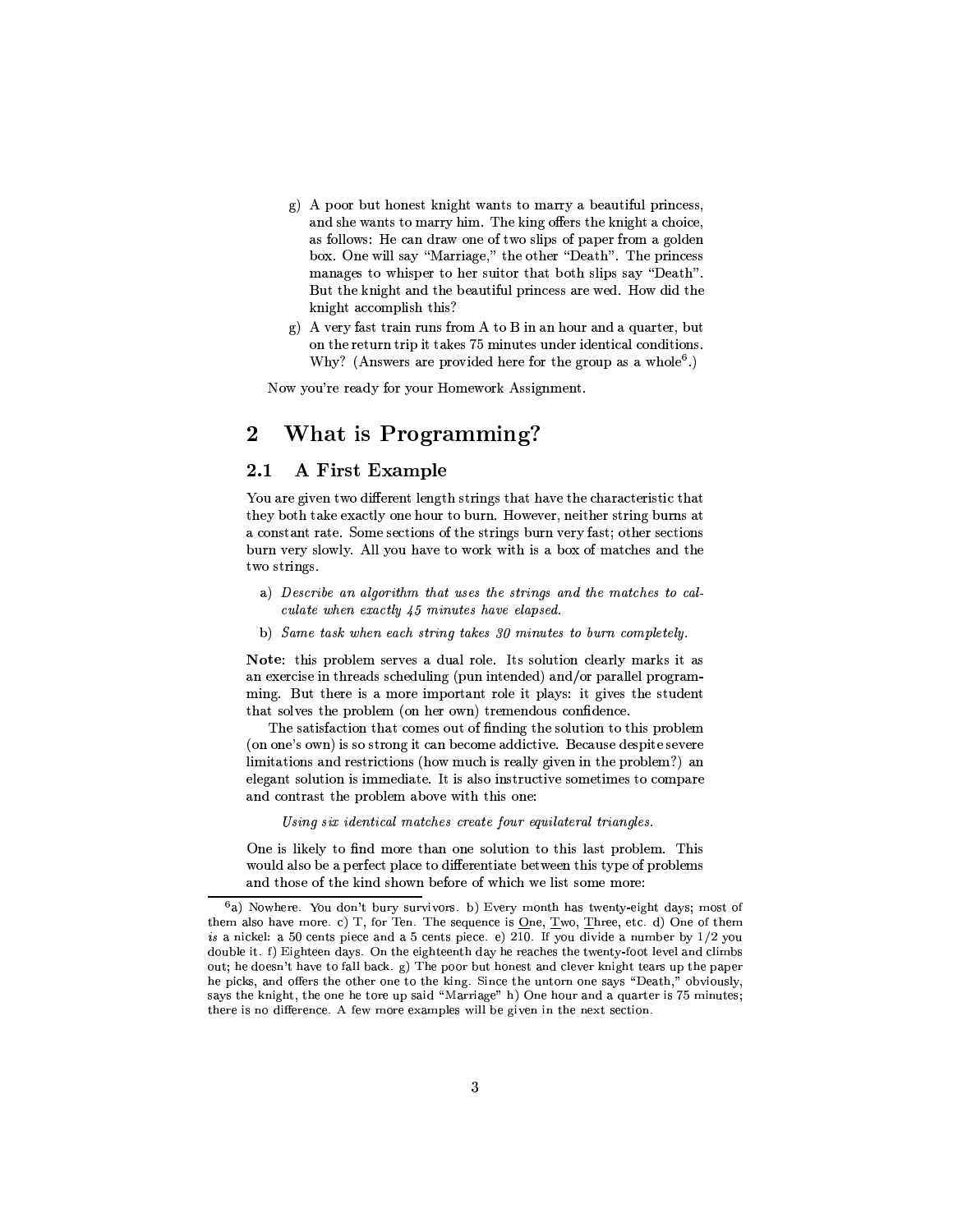- a) What five-letter English word becomes shorter when you add two letters to it?
- b) What four-letter English word becomes shorter when you add three letters to it?
- c) How many bricks do you need to complete a brick house in England?
- d) Take away my first letter: I remain the same. Take away my fourth letter: I remain the same. Take away my last letter and I remain the same. What am I?
- e) What is the number of letters in the correct answer to this question?
- f) What English word is pronounced incorrectly by more than half of the Harvard and Yale graduates?

 $\mathcal{F}$  to 3YT  $\mathcal{F}$  absolved  $\mathcal{F}$  absolved  $\mathcal{F}$  absolved  $\mathcal{F}$ (which is why we list their answers right away<sup>7</sup>).

And perhaps these last few questions are somewhat humorous. Yet we need to understand that the two types of problems discussed in this section could be equally entertaining and, under the circumstances, quite possibly just as hard. We need to remind ourselves constantly that programming is a contact sport.

#### $2.2$ The Rest of the Examples

#### $2.2.1$ The Captive Queen

ð Û\_ÈÑ6ÌÜËÙ8ÏÕFlÕ6Ï\_ÏÎ ÚÏËZàÍ¡ËÎràòñ?ó?«ÑjÓ8Õ¡Î%É#Ð×Í6ÏÒ<ÐÓ8Î ÚÏËZàÍrËΡàIó® pounds, and her daughter weighing 165 pounds, were trapped Éïdekoù ivez ivez ivez eo hann ar an den e hann ar an den e hann ar an den e hann ar an den e hann ar an den e rope with a basket fastened on each end. They managed to escape by using the baskets and a 75-pound weight they found in ÌÍ6ÏHÌÓ#Ú/ÏÒRáøoÓ8Ú É8ËÜÉÌÍ6ÏÖÏÐÛ\_ÈÑ3ÏùöÍ6ÏeÑ6ÒhÓKØRÔZÏÊ ËÐqÌÍ3È#ÌeÈ8Î6Ö#ÌÜËÊÏ the difference in weight between the two baskets is more than ñ?«ÑjÓ8Õ¡Î%É8Ð\_×oÐÓ8ÊÏhÓ8Î%Ï{ÊaËZàÍrÌàrÏÌß#ËÜÔÔZÏhÉrá ©ÏÐÛlÒËÝØÏÈÐlÏ!FlÕ6ÏÎ%ÛÏ?ÓIä ini över ein alla soi över ein alla soi över ein alla soi över ein alla soi över ein alla soi över ein alla so

 $\bullet$  as a finite  $\bullet$  . The internal formulation  $\bullet$  is  $\bullet$  that  $\bullet$ about the pulley and the basket and many operational details always arise. But that should be a reason to encourage discussion of the problem with the clear goal of abstracting away all the irrelevant details. In any event after a certain amount of clarification the problem becomes just as unambiguous as the preceding one.

This is not a difficult problem (the previous one is). What makes this problem easy is that you can work at it and perhaps accidentally discover [\Ib#Xdsj]hxZb+t"n
tw]\_fv[#]\$^hYT\Ig%YT]\\$xz]T~ \(XZxZKY]\_f6YbTm/Yl^b8)Uq[#t6b#xg6^hb+ijXZYRkrb+tjXz`wt6b#] as hard. The real benefit of this problem, however, lies in the fact that the steps comprising the first two fifths of the solution need to be repeated at the end. So it would be a perfect case of defining a named procedure: a sequence of steps that you want to refer to later, by name.

Ø ù³ý¶KõTòþó³ý¶Kõ#öbü 6ýñòþºò
³hó¾³ûüKýþõTø+öbüøºø+÷TúzùRø?<ùRø<ùRø¸6µÀ¶Kö\_òöwöú ýöaþ¶KöyúzùRýþõTø+ö completes the house), d) a mailman, e) four (in English, it can be trickier in other languages), ùRø?×!³\Ïø?¾\_õTò-òö¾\_þú¸6Ñ ý þ¶Köcµ õTò2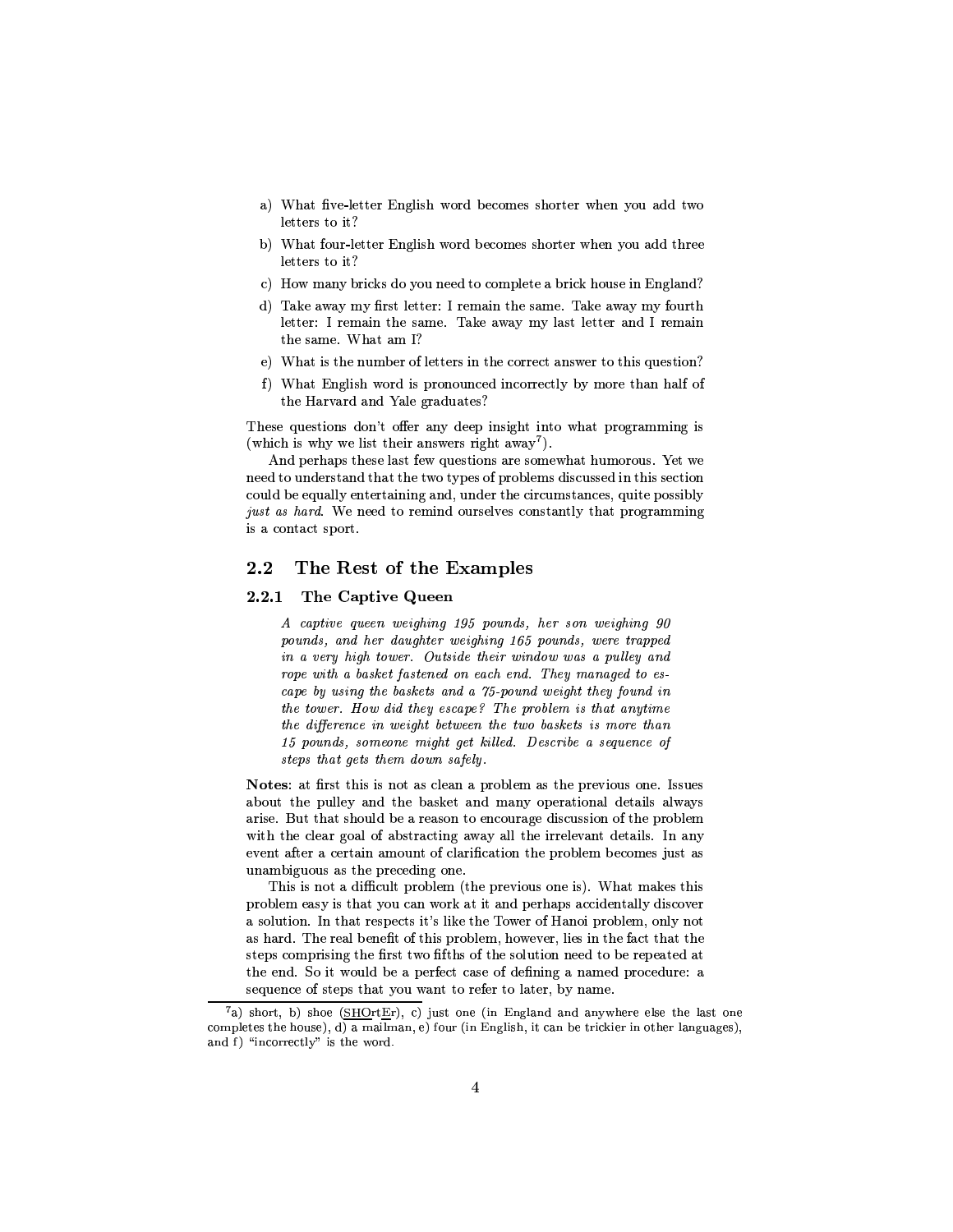#### A Farmer's Predicament  $2.2.2$

A farmer lent the mechanic next door a  $40$ -pound weight. Unfortunately, the mechanic dropped the weight and it broke into four pieces. The good news is that, according to the mechanic, it is still possible to use the four pieces to weigh any quantity between one and 40 pounds on a balance scale. How much did each of the four pieces weigh? (Note: You can weigh a 4-pound object on a balance by putting a 5-pound weight on one side and a 1-pound weight on the other).

Notes: both issues of representation and of logic programming can be brought up. One usually is very creative in approaching this problem. I use it to introduce the balanced ternary system of notation (which is a non-redundant and symmetric positional number system). Once this topic is brought up it's easy to discuss the binary representation of numbers or representation in any other base. So, what are the four numbers? Remember: do the best you can, write your answer up, then turn it in.

## 2.2.3 Calculating a Test

Given two numbers (identified by the names  $x$  and  $y$ ) can you calculate the largest of the two numbers?

Notes: please don't try to solve this problem by *comparing* the two numbers in any way. You cannot. You don't know the values of the two numbers, you only know their names. So, how do you do it?

#### $2.2.4$ **Symbolic Reasoning**

This is a short test of your mathematical ability to understand an argument (in a somewhat more formal way). Consider the following instructions and:

- a) use them to calculate some square root by hand<sup>8</sup>, and
- b) to explain if you think the rules are correct, or complete, or not?

**Rules:** Start by making an initial guess  $x_0 > 0$  for  $\sqrt{5}$ . If we guessed right already (how do we know?) then we are done. But if  $x_0$  is not the square root of 5 then  $x_0$  is either smaller or bigger than the square root we're looking for. When it's smaller we have

$$
x_0 < \sqrt{5} \tag{1}
$$

and when it's bigger we have

$$
\sqrt{5} < x_0 \tag{2}
$$

In both cases we multiply on both sides by  $\sqrt{5}$  and divide by  $x_0$  to obtain equivalent expressions:

$$
\sqrt{5} < \frac{5}{x_0} \tag{3}
$$

<sup>&</sup>lt;sup>8</sup>You can also write a program as discussed in the first week of classes to help out.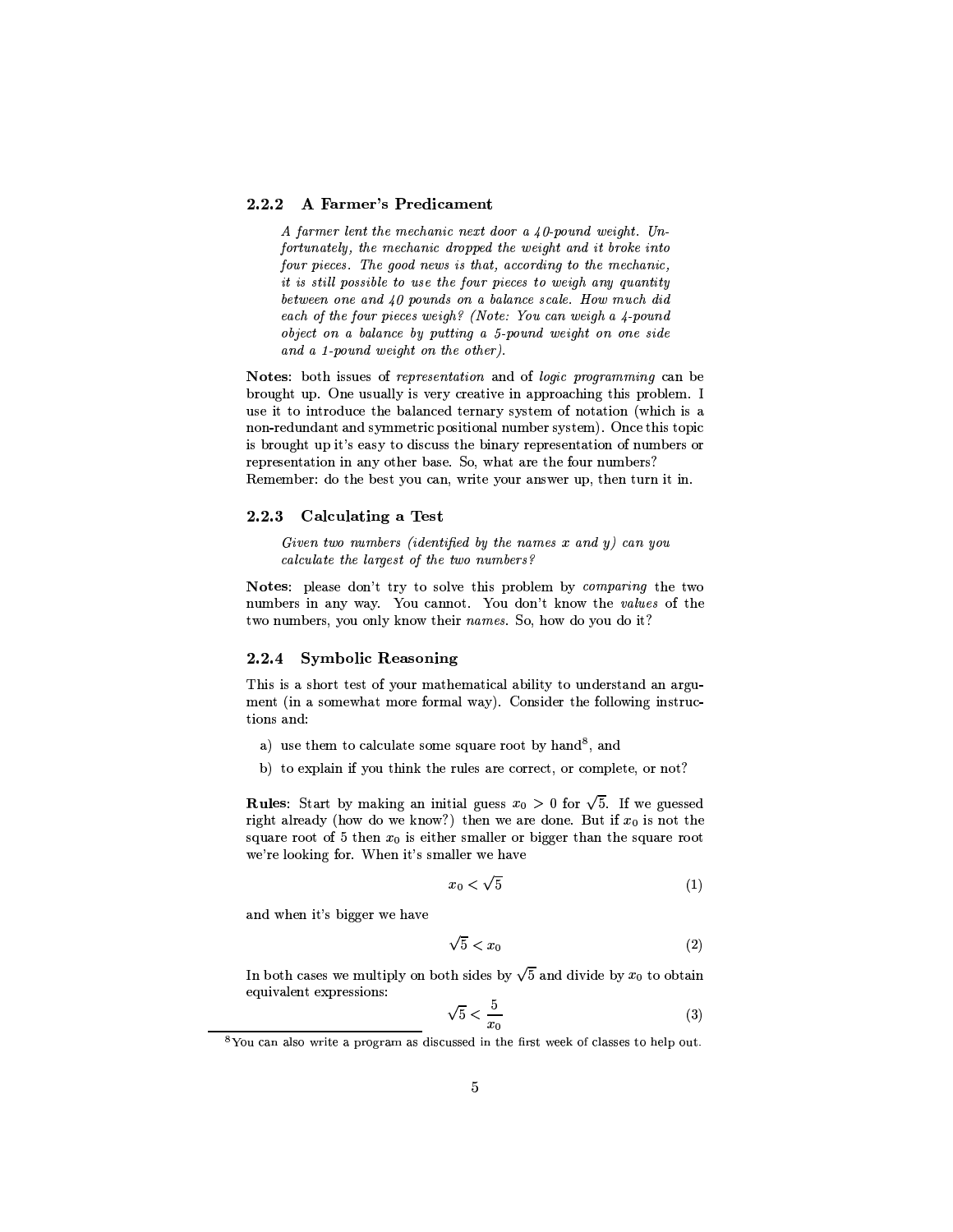$$
\frac{5}{x_0} < \sqrt{5} \tag{4}
$$

Combining that, regardless of the original guess  $x_0$  we have either:

$$
x_0 < \sqrt{5} < \frac{5}{x_0}
$$

or

$$
\frac{5}{x_0} < \sqrt{5} < x_0
$$

Therefore, if we take the average of  $x_0$  and  $\frac{5}{x_0}$ , namely

$$
x_1 = \frac{1}{2} \left( x_0 + \frac{5}{x_0} \right)
$$

the result must be closer to  $\sqrt{5}$ , which is what we're after.

Can you use these rules to calculate  $\sqrt{4}$  (which we know to be 2) and  $\sqrt{3}$  (which is about 1.7320508075688772)? Do you feel the rules are complete, clear or perhaps there's a mistake or an omission somewhere?

# 2.2.5 Recursion and Analytical Geometry

Given two distinct points in the plane  $A(x_0, y_0)$  and  $B(x_1, y_1)$ 

- a) determine their midpoint<sup>9</sup>
- b) determine a way to draw point by point the entire segment  $AB$

Notes: this is first an exercise in (minimal) analytical geometry. Intersections between two straight lines expressed parametrically could also be discussed eventually, but this is not the real aim of this problem. I use it to introduce both recursion and notions of 2D graphics, at the same time.

## 2.2.6 Repetitive Behavior

Given a sequence of numbers  $\{x_1, \ldots, x_n\}$  use the formula below

$$
S = \sqrt{\frac{\sum x_i^2 - \frac{1}{n} (\sum x_i)^2}{n-1}}
$$

to calculate their standard deviation.

Calculate with this formula the standard deviation for the following sequence of 5 numbers:  $\{5, 0, 2, 2, 3\}$  and describe the steps you took (and the partial results you obtained) in writing-as part of your assignment.

<sup>&</sup>lt;sup>9</sup>The point  $M(x, y) \in AB$  that's at the same distance from A as it is from B